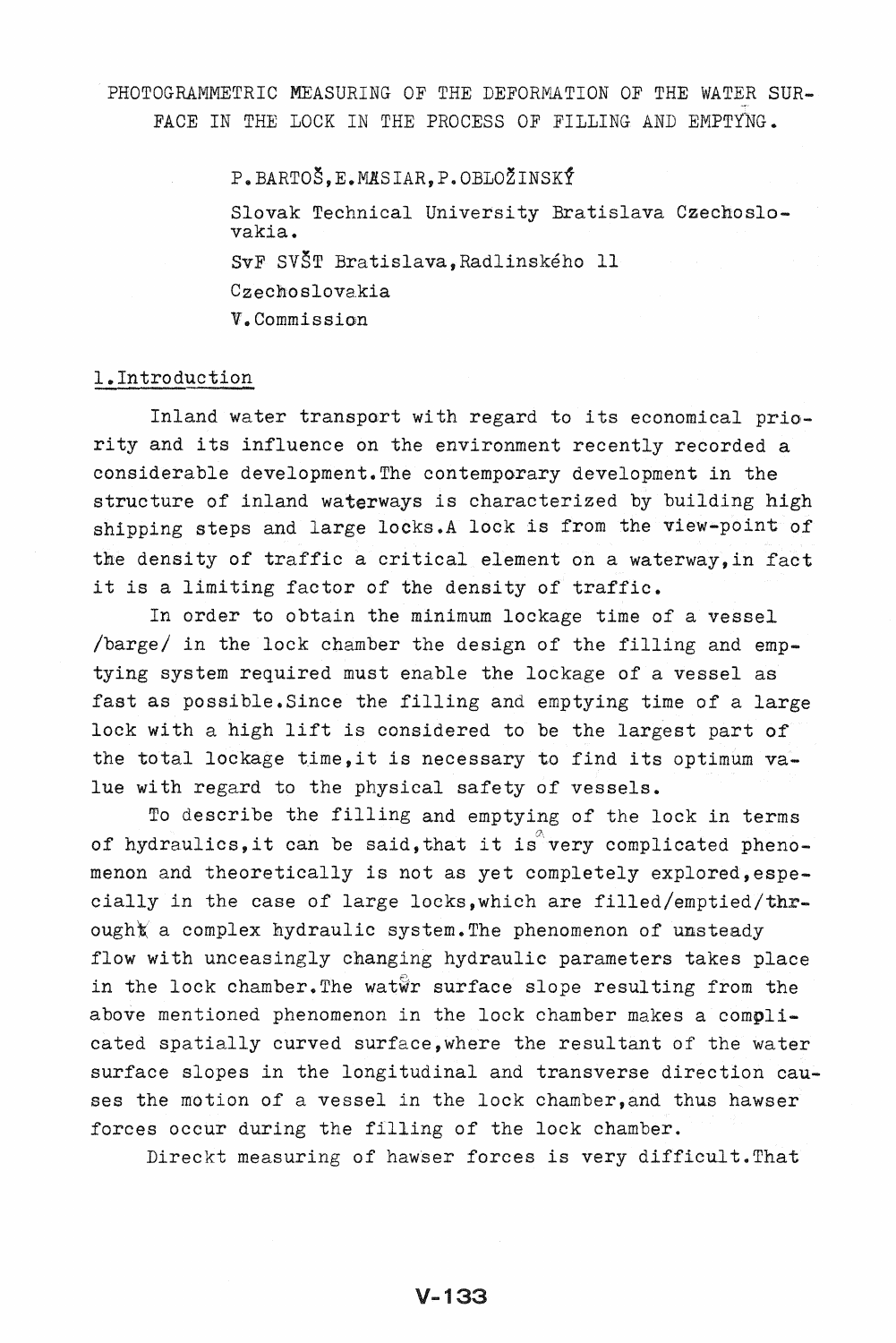is the reason why there exists a tendency to measure the course of deformation of the water surface during the lock filling/emptying/process sufficiently precisely,amd on the basis of these measurements to determine the course and magnitude of the hawser forces.

The measuring of the water surface deformation in the filling of the lock was made on a model study of the Gabčíkovo lock on the Danube River.The scale ratio of the model was 1:33,33, whereby the actual dimensions of the lock were: the lenght was 275 m,width 34 m and lift 23,6 m.

The water surface slope in the lock varies in the process of filling/emptying/according to the filling velocity and the water surface level raised up to 700 mm/in the model study/ in a short time interval/2-3 minutes/.The measuring method required to determine the water surface slope under the above mentioned conditions must enable in this short time interval to carry put about 20-30 measurements of the height of the vessel terminal points accurate to  $m_{z} = \frac{4}{5}$  0,5 mm.

Out of various measuring methods in our case we used the photogrammetric method with time basis, which recorded the magnitudes by means of recurring exposures of the lock chamber on one photographic plate.The photographs were made by the universal measuring camera UMK 10/1318 Zeiss Jena and were reproduced on photographic plates of the type WP-1, the sensitivity of the plates is 22 DIN ORWO.

# 2. The Distribution and Signalling of the Control and Observed Points.

The control points/A,  $B, C, D, E/$ were located on the plane of the rear wall of the lock chamber/fig.1/,whereby points A and B were in the same level and at the same time the line connecting these two points was the X-axsis of the lock.

The observed points/1,2,3,4/were located on the axsis of the middle vessels of the barge/fig.1/. The line connecting these points was parallel to the X-axsis and the distance between these two lines was  $\Delta$ Y.

The control and observed points were signalled by miniature bulbs made by TESLA/2,  $6$  V and  $0, 2$  A/.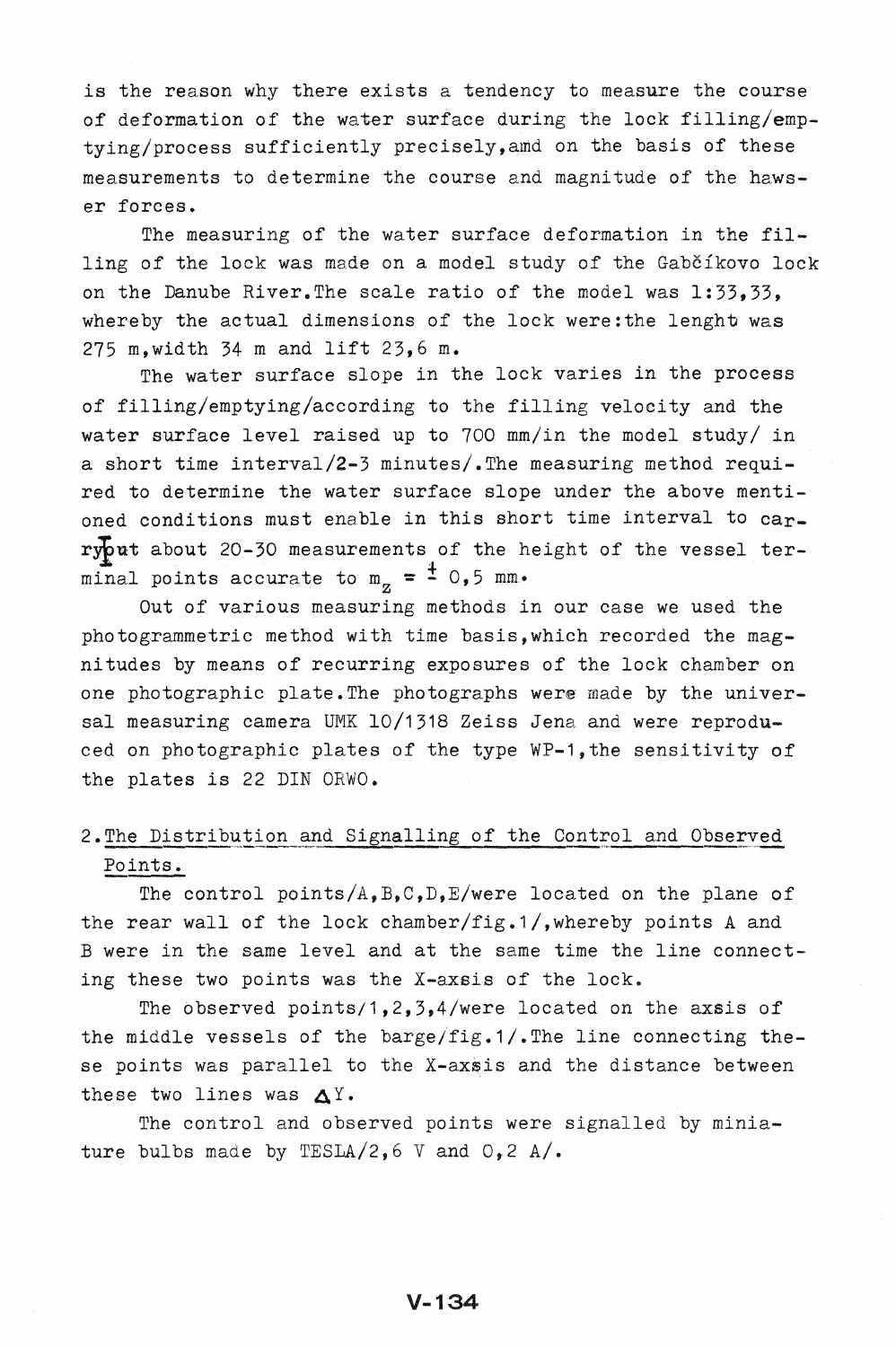The spatial co-ordinates of the control points and standpoint S were determined by using the forward intersection method  $/m_{\rm xy}$  =  $\pm$  0,3 mm/in the local co-ordinate system and then transformed to the co-ordinate system the lock chamber/X,  $Y$ ,  $Z/$ .

# 3. Despatch of Photographs.

The photographs were made at the standpoint S/a bracket on the wall of the hydraulic engineering laboratory/fig.1//. The levelled axis of the shot was aimed at the control point E by the orientation device of the measuring camera.

The lock was photographed by means of recurring exposures, the interval being 5 sec.,on one photographic plate in a darkened laboratory, whereby the changes of water surface slope were



#### Figure 1

intercepted as a function of the lock filling time.The control points were photographed before the filling valve of the lock was opened. The camera was shut by an electrical device.

The lock chamber was photographed at three different valve opening periods/80,120,100 sec./,whereby the photographs were made for valve opening period 3-5 times.

# 4. Measuring of the Photographs.

The photographic co-ordinates of the frame marks, the control and observed points were measured by a monocomparator KO-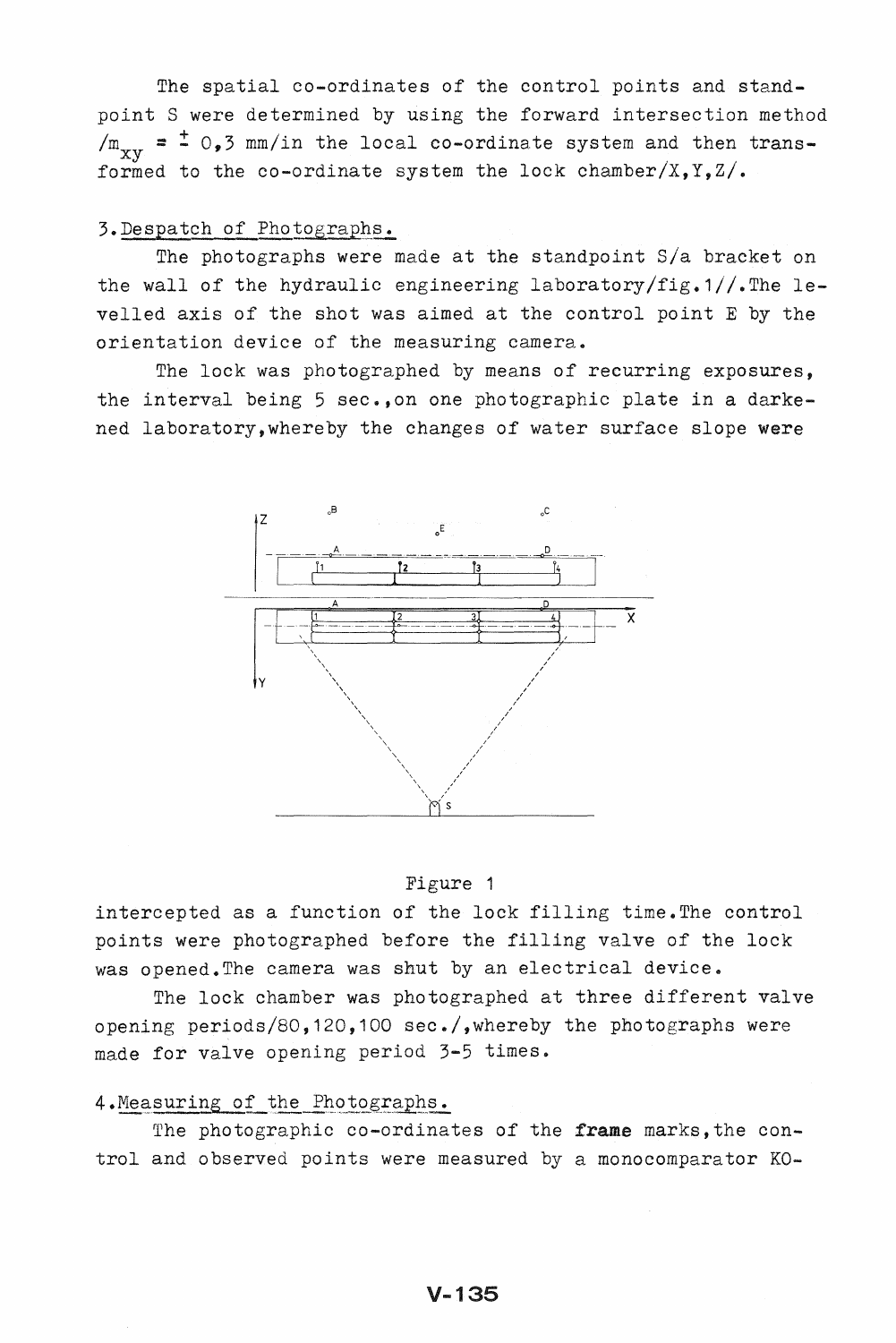MESS 30/30 Zeiss Jena accurate  $\pm$  2  $\mu$ m. The comparator co-ordinates  $(x_*)$ ,  $(z_*)$  of the above mentioned points were transformed by the means of an affine transformation to the co-ordinate system of the frame marks  $x_{\varphi}$ ,  $z_{\varphi}$  in the photographic plate  $\mathfrak{T}_{\varphi}$ .

# 5. Computation of the Water Surface Slopes

The water surface slope for the individual lock filling operations was computed on the computer WANG 2200.The computer program in BASIC was based upon these computational stages:

# I.stage:

The photographic co-ordinates of the control and observed points  $x_{\varphi}$ ,  $z_{\varphi}$ , in the photographic plane  $\Re$  /the axis of the shot was aimed at point  $E - fig.2/$ , were converted into the pho-



Figure 2

tographic plane  $\mathfrak{N}_{\mathbf{p}_K}$  /x,z/, which is parallel to the X,Z plane of the lock chamber, according to these equations  $[1]$ :

$$
x' = x'_{\varphi} - tg\varphi \frac{f^2 - x'_{\varphi}^2}{f - x'_{\varphi}tg\varphi}
$$
 
$$
z' = z'_{\varphi} \frac{1}{\cos \varphi - x'_{\varphi}/f \cdot \sin \varphi}
$$

# where

f is the constant of the measuring camera,  $\mathbf{\Psi}$  - corrected angle of displacement of the shot  $axis' = \mathbf{\Psi}' - d'$ , d'f- correction of the angle of displacement/aiming error/.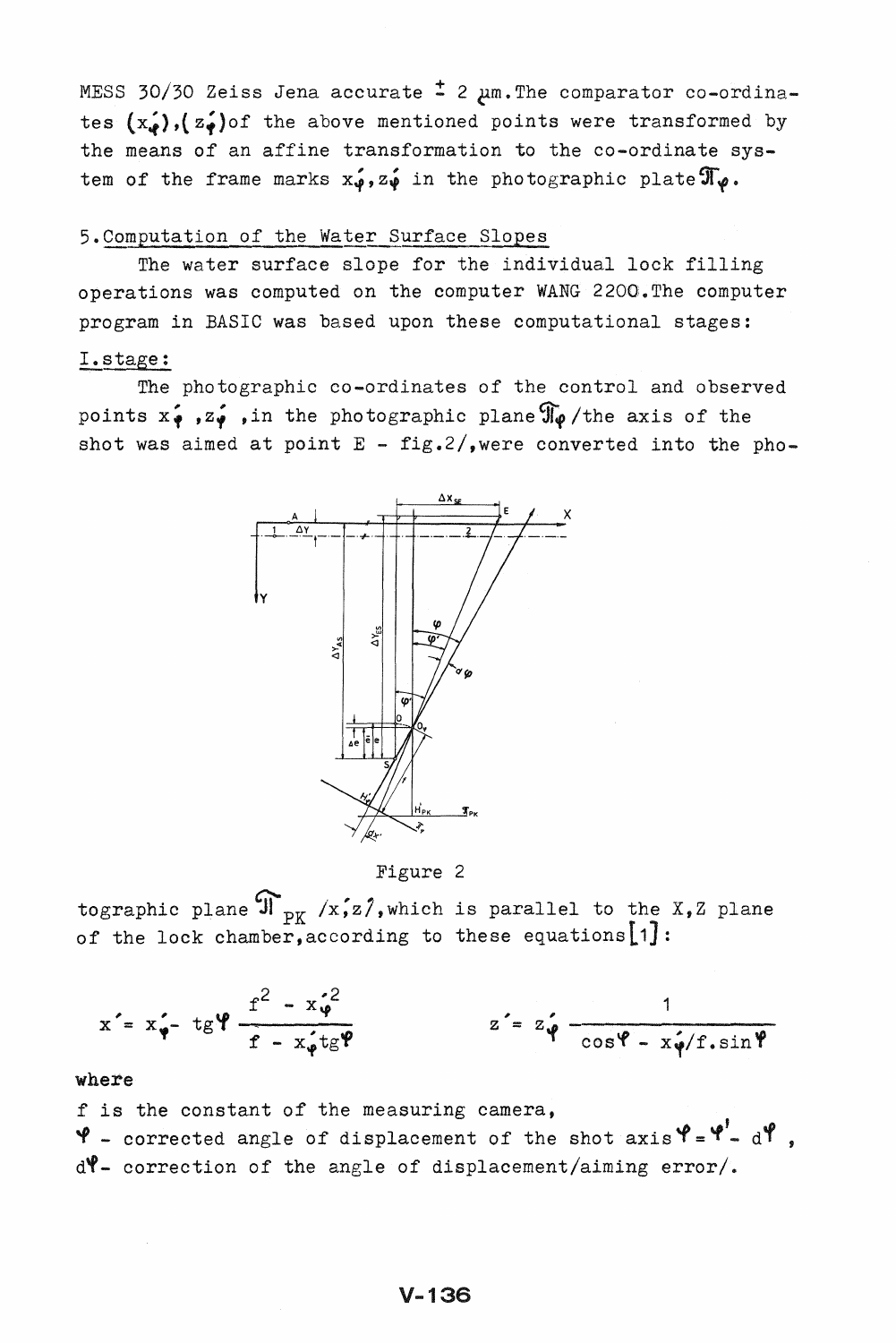II.stage:<br>The photographic co-ordinates of the observed points  $x, z'$ in the obotographic plane  $\mathbf{\mathfrak{F}_{\texttt{p}}}_{\texttt{p}}$ , were transformed into the lock co-ordinate system,using these equations:

$$
X_{\mathbf{i}} = X_0 + a_1/x_{\mathbf{i}} \cdot m_{\mathbf{s}} / + b_1/z_{\mathbf{i}}' \cdot m_{\mathbf{s}} /
$$
  

$$
Z_{\mathbf{i}} = Z_0 + a_2/z_{\mathbf{i}}' \cdot m_{\mathbf{s}} / + b_2/x_{\mathbf{i}}' \cdot m_{\mathbf{s}} /
$$

where

 $a_1$ ,  $b_1$ ,  $a_2$ ,  $b_2$  - transformation factors of the affine transformation,

$$
X_0, Z_0
$$
 translation of the affine transformation,  
\n
$$
m_S
$$
 scale number of the observed points, which is equal for all observed points and is calculated from  
\nthe following equation/fig.2/:  
\n
$$
m_S = \frac{\Delta Y_{AS} - \sqrt{e} + \Delta Y}{f}
$$

The deviations of the barge in the direction of the lock chamber Y-axis are minimum, because the barge moves along fixed guiding poles and therefore the difference  $\Delta Y/fig.2/$  is equal for all observed points.

Photographic co-ordinates of the control points were converted into the lock co-ordinate system, using the following relations:

$$
X_{i} = x_{i}^{\prime} \cdot m_{si} , Z_{i} = z_{i}^{\prime} \cdot m_{si}
$$

The scale numbers for the individual control points were computed by the equation:

$$
m_{\text{si}} = \frac{\Delta Y_{i, \text{S}} - \tilde{e}}{f}, \quad i = A, \dots, E
$$

where

 $Y_S$  - co-ordinate of the measuring camera standpoint,<br> $Y_3$  - co-ordinate of the i-control point, - co-ordinate of the i-control point, e - eccentricity of the projection center,  $\vec{e} = e - \Delta e.$  $\Delta e = e - e \cos \Psi$ . III.stage:

The water surface slope was calculated from the co-ordina-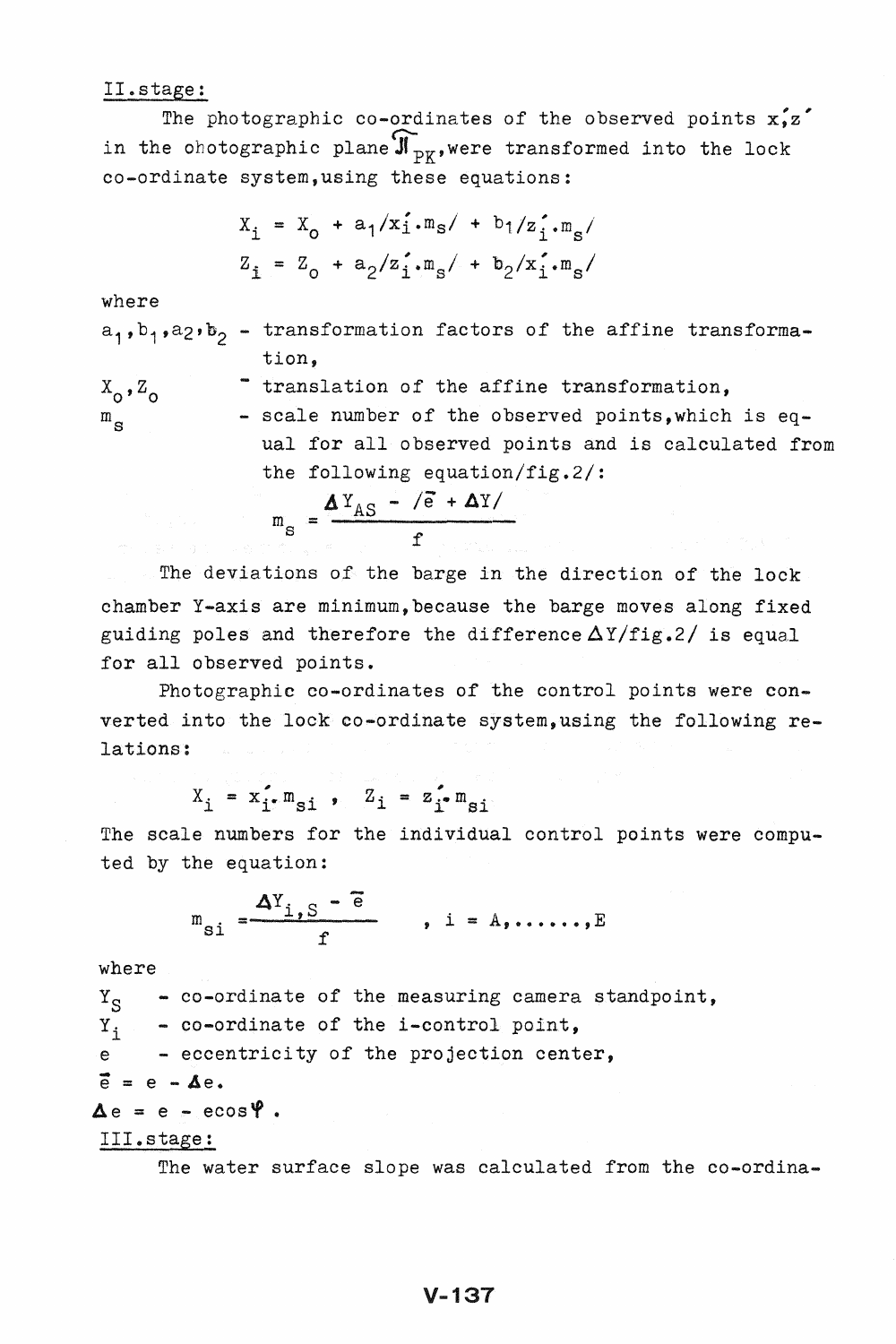tes of observed points  $X_{\bullet}Z$  in the lock co-ordinate system by these equastions

$$
\boldsymbol{\alpha}_{i,j} = \frac{\boldsymbol{\Delta} Z_{i,j}}{\boldsymbol{\Delta} X_{i,j}} \quad . \quad 1000 \quad (\%)
$$

where

$$
\Delta X_{i,j} = X_{i,j} - X_{i,j-1}
$$
,  $\Delta Z_{i,j} = Z_{i,j} - Z_{i,j-1}$   
 $i = 1,2,3,4$ ,  $j = 1,...$ 

#### 6.0btained Result

The given values are results of three measurements/photographs B7,B8,B9/of the water surface slope, between the observed points  $4 - 1$  /fig.1/, whereby the valve opening period was 100 sec.

The course of the water surface slope as a function of the lock filling time was projected by the plotter of the computer WANG 2200/fig.3/. The time intervals of the exposures, the water surface levels, heighst of overtravel between the observed points  $4 - 1$  and water surface slopes are given in table  $1/in$  table are E-time interval of exposures/sec./,H-water surface level/mm/, DH-height of overtravel between the observed points /mm/ and S-water surface slope in the lock */%0/1.* 

The reasearch results confirmed the fact, that the photogrammetric method is the most convenient method out of all tested methods and completely satisfies the required accuracy of measuring the water surface slope and the time course of the filling/emptying/of the lock chamber. The accomplished accuracy in determining the heights of the terminal points of the barage is  $m_{\pi} = \pm 0,30$  mm.

# 7. Conclusion.

The magnitude of the hawswr forces in the lock chamber can be determined on the basis of sufficiently accurate measuringes of the course of the water surface deformation,as well as the assumption of the course of the hawser forces during the filling /emptying/of the lock.

The actual possibility of using the described method in practice will anable us to work out the optimum manipulation of

# $V - 138$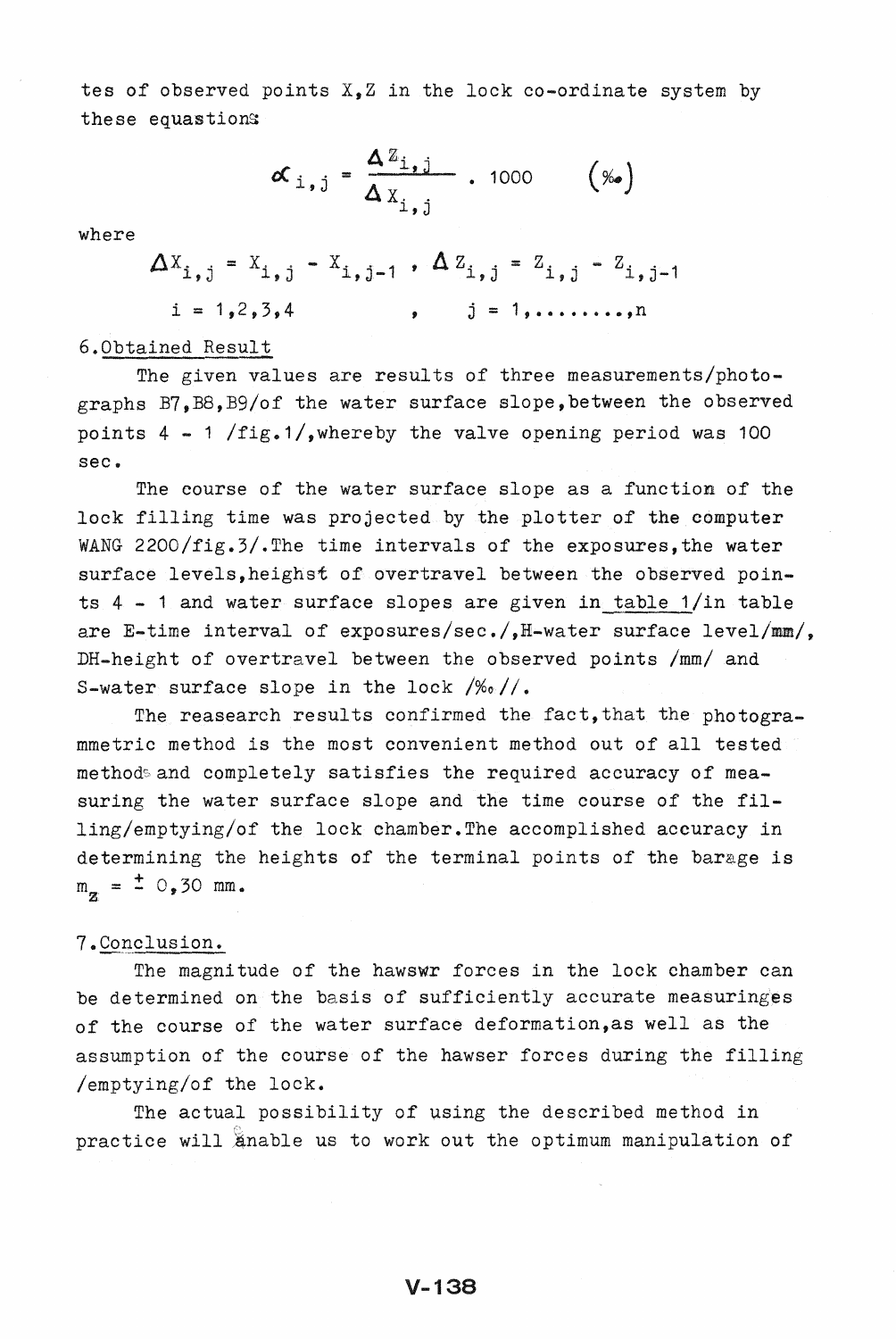

Figure 3

**N-139**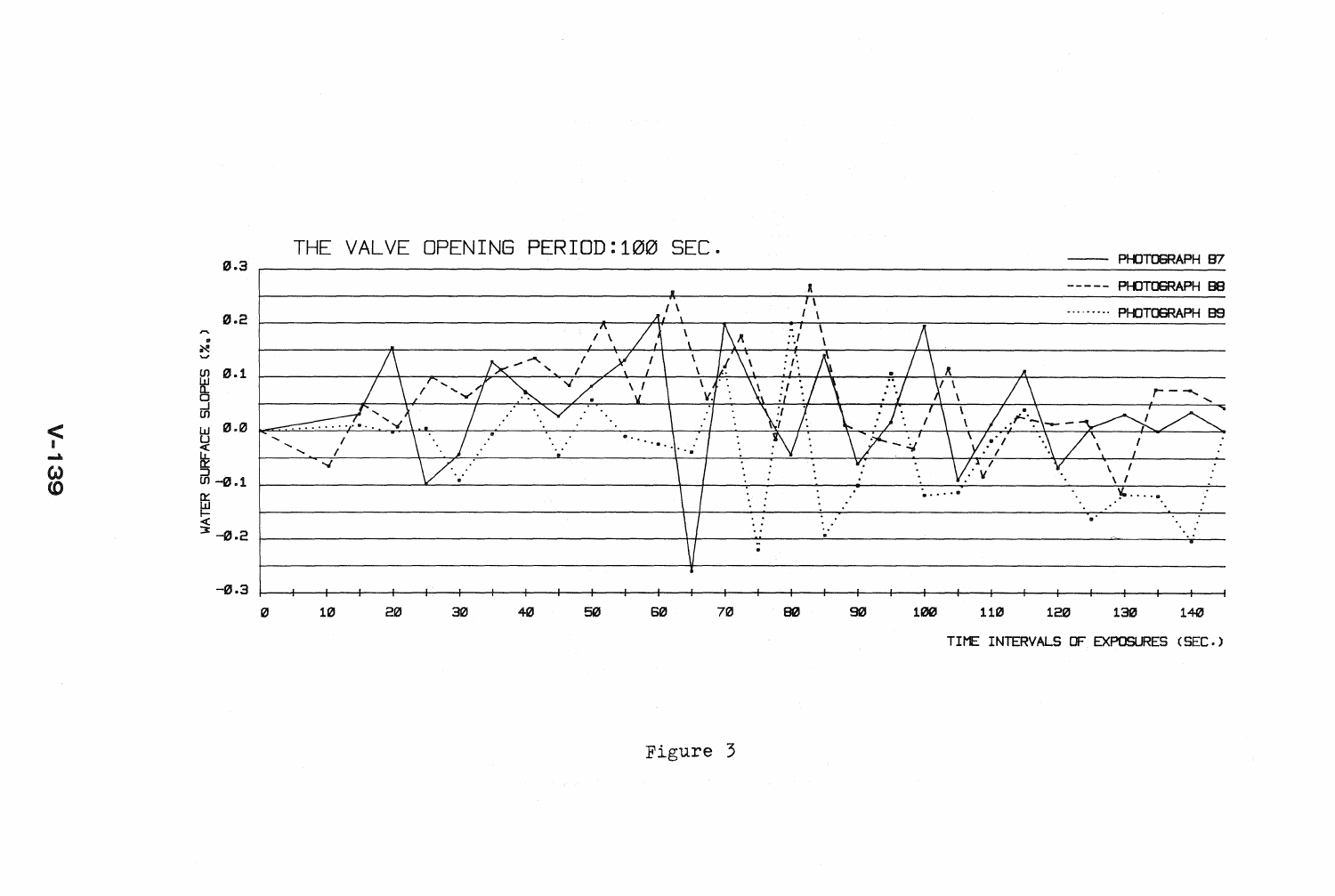| ∗<br>×.  | 李芬芬                          | ********                           |                                  |                      | 本本本本本本本本本本本本本          |                                  |         | *                             |                           |                 |   |             |         |        |                              |                                   |                     |   |    |                                   |    |  |  |
|----------|------------------------------|------------------------------------|----------------------------------|----------------------|------------------------|----------------------------------|---------|-------------------------------|---------------------------|-----------------|---|-------------|---------|--------|------------------------------|-----------------------------------|---------------------|---|----|-----------------------------------|----|--|--|
| ∗.       | ÷.                           |                                    |                                  |                      | HARCHER CLIFT          |                                  |         | уĻ,                           |                           |                 |   | Ŧ<br>T      | Œ,<br>x | I<br>1 | ı                            |                                   |                     |   |    |                                   | Ľ, |  |  |
| 岑        | 苓<br>ш                       |                                    |                                  |                      |                        |                                  |         |                               |                           | * *             |   |             |         |        |                              |                                   | 次 水                 |   |    |                                   |    |  |  |
| 34       | 宗                            | ᆍ                                  |                                  | $\mathcal{I}_\Gamma$ |                        | 玉                                |         |                               |                           |                 | I |             | 舌。      | ж      |                              |                                   |                     | 工 | 亭。 | 舌                                 | ⊹  |  |  |
| ф,<br>ф. | 李琴琴等                         | *****************                  |                                  |                      |                        |                                  | 楽々<br>÷ | ∗                             |                           |                 |   |             |         |        |                              |                                   |                     |   |    |                                   |    |  |  |
| 58.      |                              |                                    |                                  |                      |                        |                                  |         |                               |                           |                 |   |             |         |        |                              |                                   |                     |   |    |                                   |    |  |  |
| - 25:    | 本                            |                                    |                                  |                      |                        | 8                                |         |                               |                           |                 |   |             |         |        |                              |                                   |                     |   |    |                                   |    |  |  |
|          | ₩                            |                                    | 88<br>$\subset$                  | ≈                    |                        | 8                                |         | ဝဝဝဝဝဝဝဝဝဝဝဝဝဝဝဝဝဝဝဝဝဝဝဝဝဝဝဝဝ | OOCLOOHOOOHNNHOOHOOHOOHOO |                 |   | * * * * * * |         |        | ဝဝဝဝဝဝဝဝဝဝဝဝဝဝဝဝဝဝဝဝဝဝဝဝဝဝဝဝ | 000000000000000000000000000000000 | 幸 幸                 |   |    | ၜၜၜၜၜၜၜၜၜၜၜၜၟၜၟၜၟၜၟၛၛၜၯၜၜၜၜၜၜၜၜၟၣ |    |  |  |
|          | 卒<br>Ш.                      |                                    | 틐<br>$\mathcal{C}^{\mathcal{A}}$ | ÷.                   |                        | $\mathbb{C}$                     | ÷.      |                               |                           |                 |   |             |         |        |                              |                                   |                     |   |    |                                   |    |  |  |
|          | Ψ                            | $\overline{\phantom{m}}$<br>$-1.1$ | ू<br>प                           | ∗                    |                        | $\frac{\infty}{10}$<br>$\subset$ |         |                               |                           |                 |   |             |         |        |                              |                                   |                     |   |    |                                   |    |  |  |
|          | 卒<br>ដន្តន                   | P.<br>$\mathcal{O}_\mathcal{C}$    |                                  | ∗                    | ှ                      | ř.                               |         |                               |                           |                 |   |             |         |        |                              |                                   |                     |   |    |                                   |    |  |  |
|          | ₩<br>Ş.                      | 恩                                  | $\frac{3}{4}$                    | -55                  | ငှ                     | 육                                | Э.      |                               |                           |                 |   |             |         |        |                              |                                   |                     |   |    |                                   |    |  |  |
|          | ÷.<br>Įб.                    | 74.                                | 828                              | -25                  | 00                     |                                  | 추       |                               |                           |                 |   |             |         |        |                              |                                   |                     |   |    |                                   |    |  |  |
|          | 宗<br>$\mathcal{L}$           | $\hat{\mathcal{E}}$                |                                  | -75                  |                        |                                  | -75     |                               |                           |                 |   |             |         |        |                              |                                   |                     |   |    |                                   |    |  |  |
|          | ∗<br>42<br>ਚ                 |                                    |                                  | -26                  |                        |                                  | -74     |                               |                           |                 |   |             |         |        |                              |                                   |                     |   |    |                                   |    |  |  |
| ∗        | - *                          |                                    |                                  | 28<br>-89            |                        |                                  | ∹≍      |                               |                           |                 |   |             |         |        |                              |                                   |                     |   |    |                                   |    |  |  |
| ж.       | ∗<br>96<br>Bib               | 898                                | S                                | ÷                    |                        |                                  | ್ಲ      |                               |                           | * * * * * * * * |   |             |         |        |                              |                                   |                     |   |    |                                   |    |  |  |
|          | - 25                         |                                    | ्<br>२                           | 夲                    |                        |                                  | 28      |                               |                           |                 |   |             |         |        |                              |                                   |                     |   |    |                                   |    |  |  |
| ≫        | - sp.                        |                                    |                                  | -77                  |                        |                                  | ∗       |                               |                           |                 |   |             |         |        |                              |                                   |                     |   |    |                                   |    |  |  |
|          | ₩                            |                                    | 4 Q D                            | 28                   |                        |                                  | 29      |                               |                           |                 |   |             |         |        |                              |                                   |                     |   |    |                                   |    |  |  |
| -79      | 4.                           | VARION<br>VARO DE VA<br>VARO DE 4  |                                  | 辛                    |                        | メスロフ ちょししつりょう メンセンター             | ₩       |                               |                           |                 |   |             |         |        |                              |                                   | * * * * * * *       |   |    |                                   |    |  |  |
| ∗        | 字                            |                                    | ី                                | 4                    |                        |                                  | зκ.     |                               |                           |                 |   |             |         |        |                              |                                   |                     |   |    |                                   |    |  |  |
|          | ∗                            | 47.                                | ि<br>प                           | ÷                    |                        | $\subset$                        | ∗       |                               |                           |                 |   |             |         |        |                              |                                   | ∗                   |   |    |                                   |    |  |  |
| ₩        | *<br>ODODODODO<br>QONNOODODO | $\frac{8}{51}$                     | B                                | ή.                   | ငှ                     | 噐                                | 岑       |                               |                           |                 |   |             |         |        |                              |                                   | 幸                   |   |    |                                   |    |  |  |
|          | -75                          | $rac{6}{56}$                       | ္က                               | 23                   |                        | င်                               | -5      |                               |                           |                 |   |             |         |        |                              |                                   |                     |   |    |                                   |    |  |  |
|          | ∗                            | <b>SS</b>                          | Ğ9                               | 崇                    | $\circ$ $\sim$ $\circ$ | 은                                | -7      |                               |                           |                 |   |             |         |        |                              |                                   |                     |   |    |                                   |    |  |  |
|          | 辛<br>S.                      | 631                                | ्<br>प                           | ÷,                   |                        | ू<br>क                           | -4      |                               |                           | 宰 幸 卒 幸         |   |             |         |        |                              |                                   | * * * * * * * * * * |   |    |                                   |    |  |  |
|          | ₩                            | $\sim$<br>$\frac{1}{2}$            | $\mathcal{L}$                    | 岑                    | $\subset$              | ੇ                                | -58     |                               |                           |                 |   |             |         |        |                              |                                   |                     |   |    |                                   |    |  |  |
|          | ÷<br>5588                    | 587                                | S                                | $\sim$               | $\mathbb{C}$           | ु                                |         |                               |                           |                 |   |             |         |        |                              |                                   |                     |   |    |                                   |    |  |  |
|          | ☆.                           | 712.<br>730.                       |                                  | 4                    |                        | 꽃<br>پي                          |         |                               |                           |                 |   |             |         |        |                              |                                   |                     |   |    |                                   |    |  |  |
|          | -78                          |                                    | ा<br>प                           | 宗                    |                        | 3<br>$\circ$ $\circ$             |         |                               |                           |                 |   |             |         |        |                              |                                   |                     |   |    |                                   |    |  |  |
|          | *<br>$\mathbf{e}$            | $\mathbb{Z}$                       | ္ခ                               | Ą.                   |                        |                                  | -20     |                               |                           |                 |   |             |         |        |                              |                                   |                     |   |    |                                   |    |  |  |
|          | ÷<br>常さ                      | $\mathbb{R}^2$                     |                                  | ÷.                   |                        | $\widehat{\varepsilon}$          | 宗       |                               | 봉문                        |                 |   |             |         |        |                              |                                   |                     |   |    |                                   |    |  |  |
|          | 4.                           | $\subset$                          | င်                               | *                    |                        | Š                                | 28      |                               |                           |                 |   |             |         |        |                              |                                   |                     |   |    |                                   |    |  |  |
|          | ☆<br>Æ,<br>न्द               | $\mathcal{L}$                      | ×.                               | *<br>Ο.              | $\circ$                | $\widetilde{\Xi}$                | -5      |                               |                           |                 |   |             |         |        |                              |                                   |                     |   |    |                                   |    |  |  |
| *        | 家家安全学校学校学校学校学校学校学校学校学校       |                                    |                                  |                      |                        |                                  |         |                               |                           |                 |   |             |         |        |                              |                                   |                     |   |    |                                   |    |  |  |

Table 1

 $V - 140$